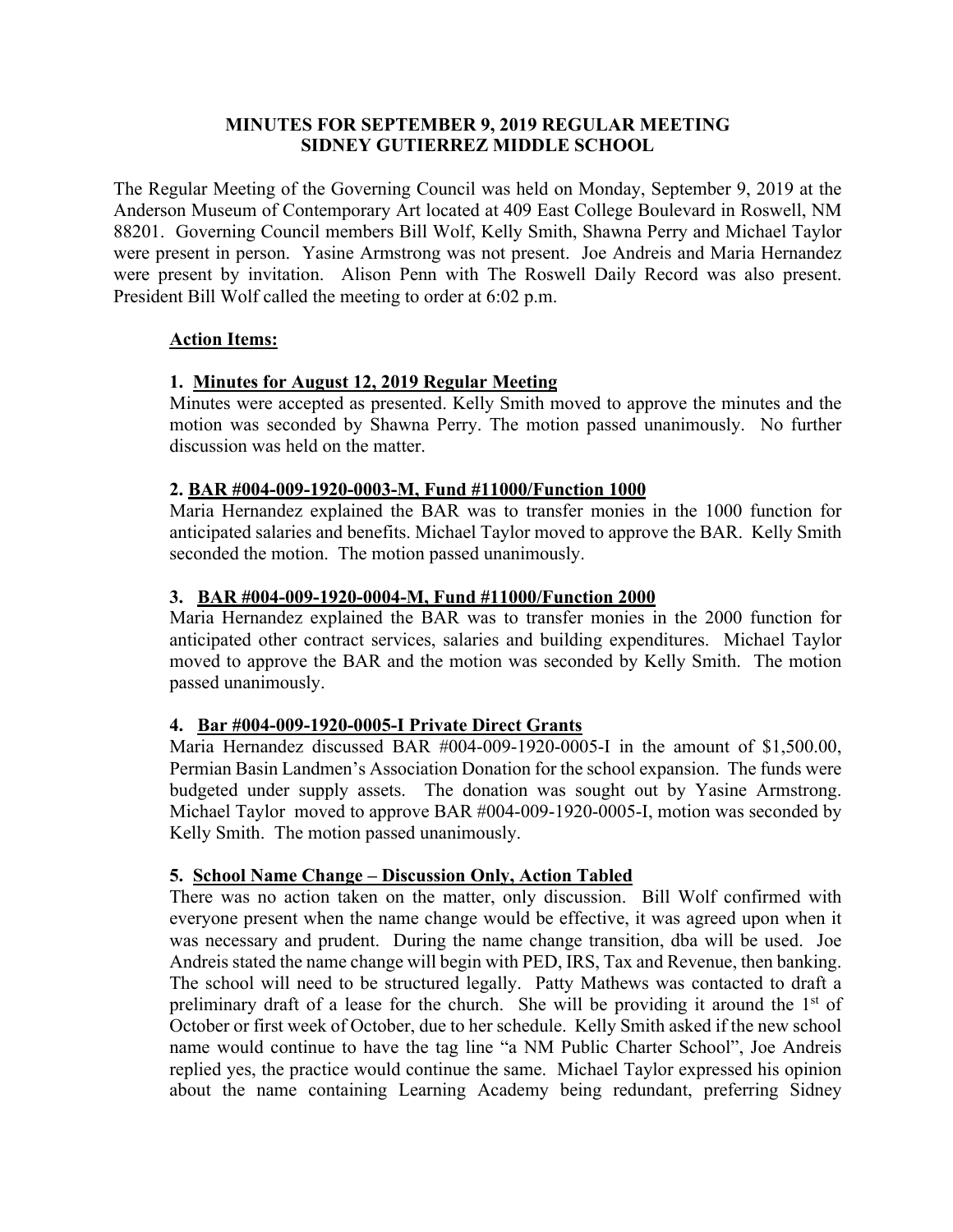Gutierrez Academy, leaving out "Learning", keeping it simple. Joe Andreis reminded the Governing Council that all known Academies have been private entities, misleading the community that Sidney Gutierrez is a private school. He commented the expansion would be a consolidation of an Elementary and Middle School into one entity. He suggested the name Sidney Gutierrez Consolidated School. The new name will be needed when contracts and expenditures begin on July 1<sup>st</sup>. Shawna Perry moved the action to be tabled until the next regular meeting in October or hold a special meeting if needed. Michael Taylor seconded the motion.

## **Financial Update**

Maria Hernandez was not able to provide the Financial Report. Roswell ISD network and computer systems have been shut down due to "spear phishing". She presented a general ledger report reflecting YTD expenditures in the amount of \$99,799.49. No vendor payments have been processed since August 28, 2019.

## **Facilities Update**

Joe Andreis reported SGMS has had 1 ½ days of heat. Fulkerson plumbing was contacted to resolve the matter. The HVAC system is requiring a new control board, which is obsolete, no response from ENGIE on a proposal. The Governing Council will be sending a letter to ENGIE expressing their concerns due to the unresolved matters at SGMS.

#### **Other Business**

#### **New Business**

The Governing Council will be having their Governing Council Workshop, November 8th from 2 pm to 6 pm. Shawna Perry will be providing the agenda.

## **Principal's Report**

Joe Andreis reported PowerSchool is currently down due to RISD's spear phishing. The Charter Schools Grant application for expansion was submitted on Friday, 9/6/2019, for the maximum amount of \$171,600.00 (\$1,320 per student increment). He has projected anticipated supplies, materials, equipment, and coordinator stipend expenditures. If awarded the grant, Sidney will not be using carryover monies for the mentioned expenditures including professional development. If the application is approved in phase 1, the next phase will be the behavioral interview. The interview will be rated on the responses given towards scenarios. The application will need to receive 80% of the total points to move onto phase 3 of the application process. Preliminary work has been done in regards to teacher salaries, working on budget, looking at perspectives. The form 910B-5 has been used to project funding for the Elementary and Middle Schools. Teacher salary schedules will need to be reviewed, to be comparable to other surrounding Districts.

Lease reimbursements new language might be restricting loss amount to 1.5%.

After meeting with PSFA, the perspective church building will need another ADA compliant bathroom, estimated cost being \$100,000.00. This will be reviewed with Hal Barnett.